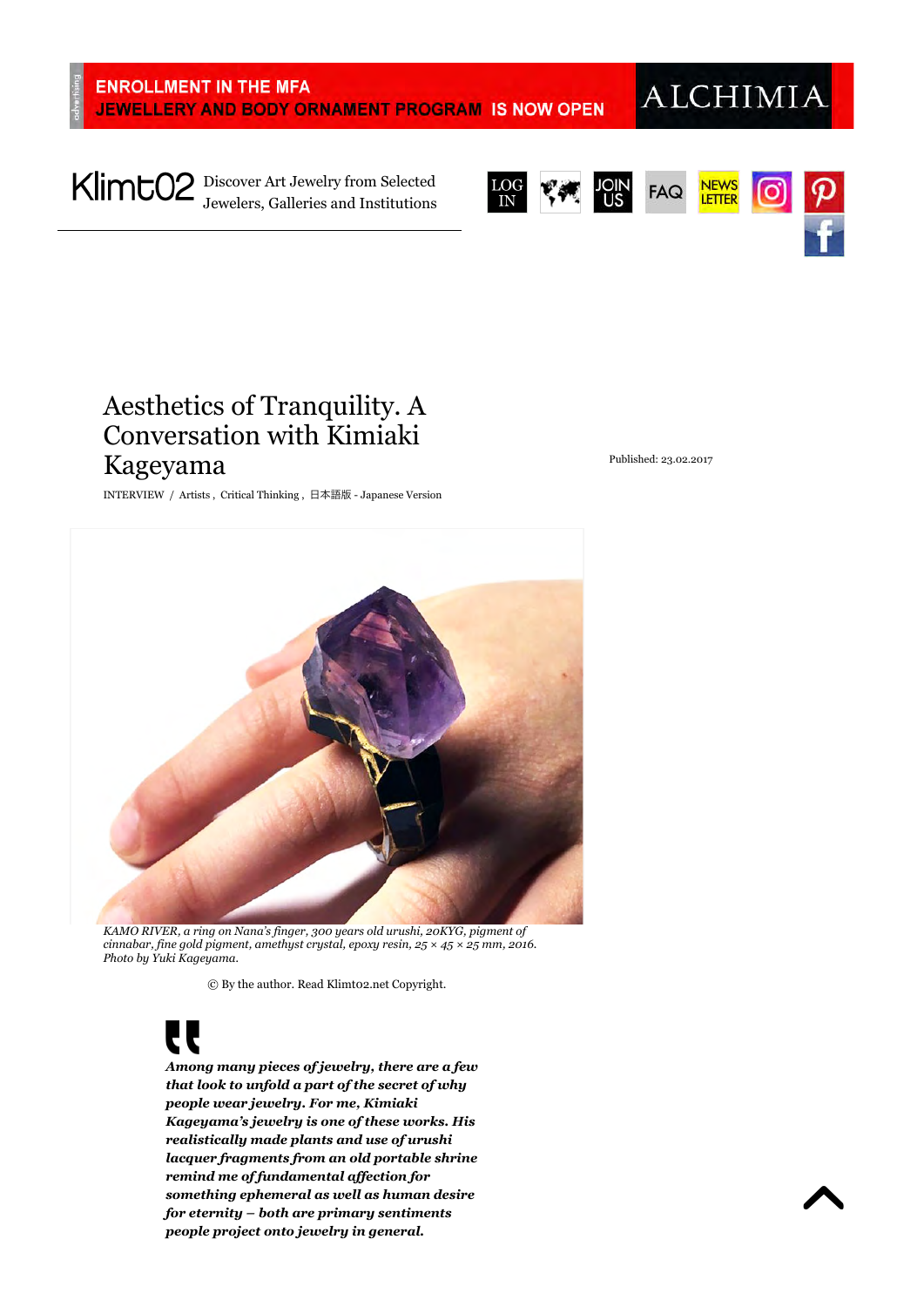*Furthermore, his work indicates that the real significance of being timeless lies not in the object's immortality but in its ability to stir up sympathy within the viewer from any period of time. This interview is based on two conversations I had with Kimiaki Kageyama to take a glimpse at his background and attitude toward jewelry.*



**You majored in Metal Hammering when you were at university, but how did you become interested in jewelry and start jewelry making?** Kageyama: I first made jewelry when I was a university student. At Tokyo University of the Arts, the Metal Hammering, Metal Carving, and Metal Casting courses all shared the same floor, which allowed students to visit any of the three workshops for tools or instructions from the professors of other courses.

At that time, Prof. Yasuki Hiramatsu, Prof. Yoji Yamawaki, and Nobuko Ishikawa from the Metal Carving course, the latter a founder of Kan Jewelry, and Prof. Kohei Miyata from the Metal Casting course would make jewelry with an artistic touch. This environment greatly motivated me to begin work on jewelry, even though I was not taught by them in person.

Especially, Prof. Hiramatsu inspired me significantly with his innovative use of crumpled thin gold sheet with its back reinforced with enamel. He had just founded the Japan Craft Design Association and Japan Jewellery Designers Association and encouraged me to apply for competitions. At the time, jewelry made up just ten to twenty percent of my entire oeuvre, with the remainder comprising metalware such as vessels and vases.



*Brushstrokes, brooch, silver, 100 × 50 × 15 mm, 1987. Photo by Kimiaki Kageyama.*

#### **What kind of path did you choose after graduation?**

Kageyama: I launched a studio with my peers, who included a graphic designer and a sculptor as well as metalsmiths. We named it SUPERMOUSE as all of us were born in the year of the rat in the Chinese astrological calendar. We had a maximum of six people and were commissioned to create metal gates, shop signs, and so on while working individually.

Meanwhile, I began making jewelry. The first client was Sakaguchi & Co., Ltd, a well-established jeweler. My pieces were included in their designers' collection along

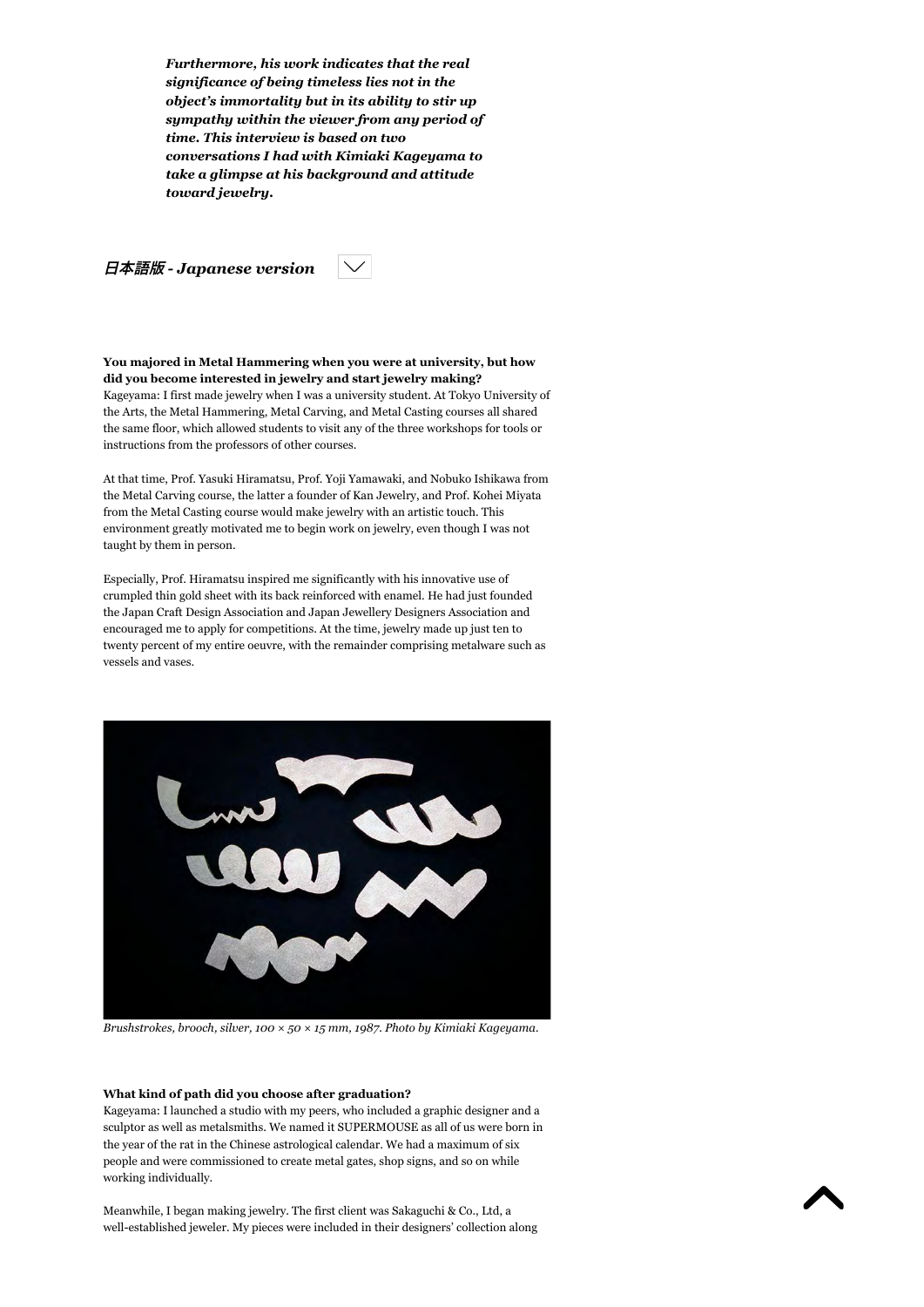with jewelry from other artists. They provided me with abundant colored stones, diamonds, and precious metals to create almost anything I wanted, which was fortunate for me.

#### **Is there any other work you still remember vividly?**

Kageyama: I was in charge of creating part of a jewelry collection for Takanawakai, an exclusive invitation-only exhibition and sale organized by Seibu Department Stores, Ltd. A friend of mine introduced me to this work and I first made a jewelry line designed by Kazumasa Nagai, a renowned graphic designer. They liked the results and asked me to work on the second and third series of Kazumasa's jewelry.

Their popularity led to yet another jewelry collection designed by artists from other disciplines such as Kyoji Takubo, a contemporary artist, and Matazo Kayama, a Japanese-style painter. These took place in the 80s.



*Sketches for urushi ring, 2013-2015. Photo by Yuki Kageyama.*

#### **In addition to these commissions, you have a long career as a teacher and are still teaching at Hiko Mizuno College of Jewelry in Tokyo.**

Kageyama: I got to know the work at Hiko Mizuno in 1974 through a friend of mine, when I was in my second year at graduate school. At that time, Hiko Mizuno was operating in a rented room at a school for a small number of students and I began teaching design on a night course. As the school grew to establish an official postsecondary course, the need arose for a formal curriculum covering both jewelry making and design. For this purpose, I schematized the design techniques into the three volumes of "Houseki Design Kyoshitsu (Jewelry Design Handbook)," the contents of which range from the basics of three-dimensional drawing to more stylized illustration for competitions. I used them as textbooks. As the school developed even further, I reduced my commissioned works in order to become a full-time lecturer and focus more on education.

In 2005, Hiko Mizuno launched an institute that offers a postgraduate year for advanced study. I taught there for ten years with Mikiko Minewaki. The curriculum aimed to develop students' comprehensive presentation skills. Namely, their display skills with an exhibit along a school corridor and an assignment of installation work, their branding skills through research on accessible size and price, and also their lecturing skills through a presentation to their juniors. We also invited lecturers from overseas, such as Otto *Künzli, Bernhard Schobinger, and* Ulrich Reithofer.

#### **Including the graduates from the institute you just mentioned, the school has produced a lot of contemporary jewelry artists.**

Kageyama: For that, I think the credit must be given to Kazuhiro Itoh. We first met through a mutual friend, which led to him working for Hiko Mizuno. At that time, he was already working as an independent artist but was a maverick, so the first thing he said at the initial meeting was "I want peers." He was enthusiastic about educating the younger generation in order to avoid an inevitable decline in the jewelry field in Japan.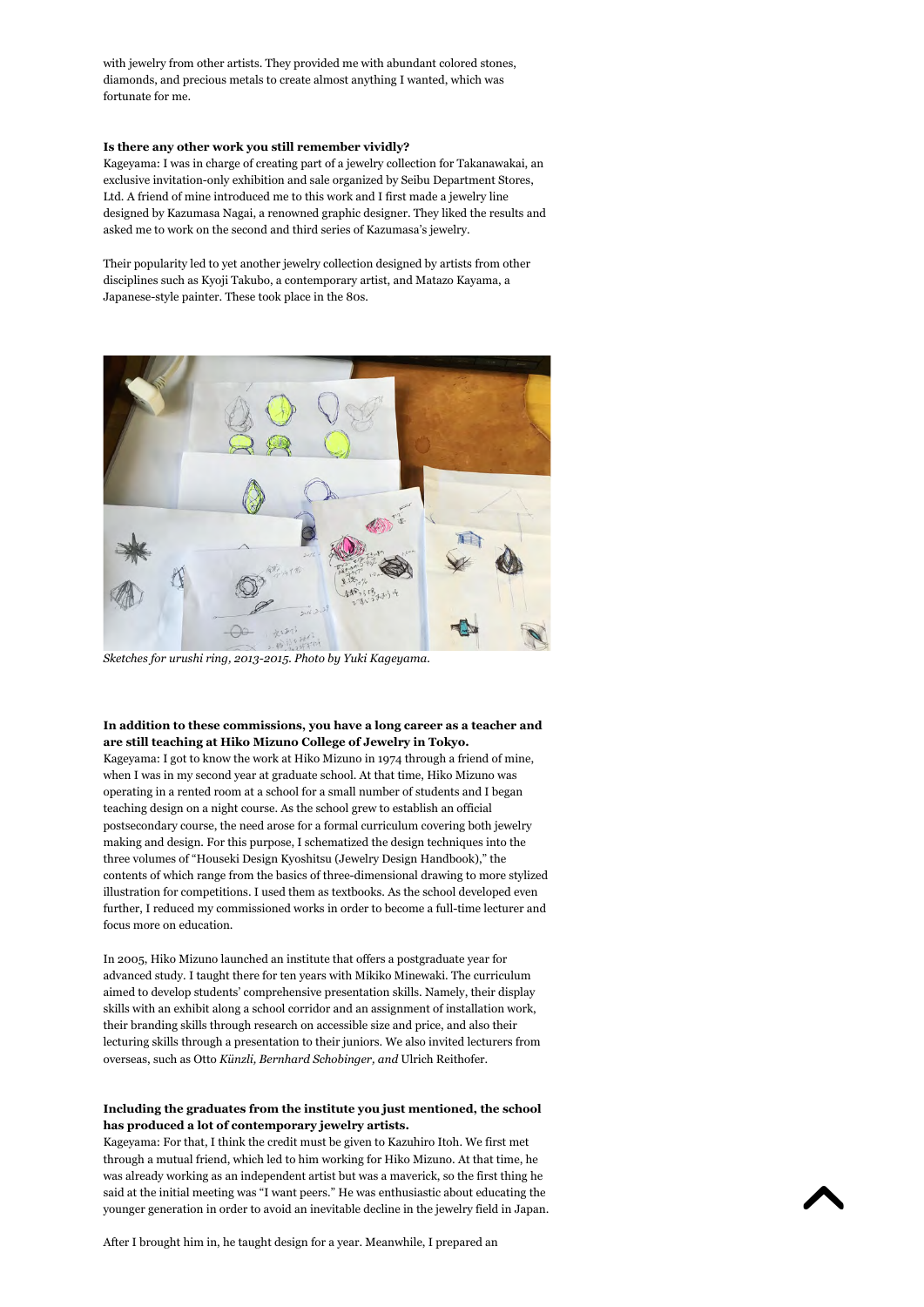environment that would enable him to venture into more creative assignments from the second year. These included "Earth Jewelry" in which, with kindergarteners, he and his students buried keepsakes in round-, triangle- and square-shaped holes they had made in the ground. He engaged in a series of these kinds of creative projects and contributed a lot to add a new dimension to the school.

#### **It was as late as the 90s that you began presenting major series of your works. Was this because the commission works and teaching had preoccupied you until then?**

Kageyama: I would also create a small number of works for competitions during the 70s and 80s alongside the two major occupations you mentioned. I altered my way of working in the 90s in the hope of dedicating myself more to my own artistic practice. My participation in Schmuck 1992 on the recommendation of Erico Nagai provided the motivation for me to do that.

In 1993, I held my first solo jewelry exhibition, *Image of Cinnabar, The fragment of time-1*, at Gallery IF, which is now closed. The exhibition highlighted lacquer works, and one of the exhibits was a necklace. For this, I hung 0.3-mm-thick metal wires from the ceiling and encrusted the surfaces with dripping urushi lacquer. I put them together into a bundle and made a necklace so that the wires would hang nicely in front of the wearer's body. I wanted to show an intriguing texture created by the counteraction of the urushi lacquer against gravity. The work came about by accident in my studio. I happened to hit metal pieces with a brush loaded with urushi lacquer, which eventually hardened into drops. The sight of the beautiful shapes prompted me to develop them into a proper body of work.



*(Left) Image of Cinnabar, necklace, 20KYG, urushi, 1000 × 600 × 100 mm. 1993. (Right) The detail of the same work. Photos by Kimiaki Kageyama.*

**Was that your first time of working with a material other than metals?** Kageyama: I'd had the chance to experience different courses for three or four months when I was a second-year student at university, so I already had basic skills in urushi lacquer and ceramics.

#### **You used lacquer in another form in another solo exhibition entitled** *Portable Shrine, The fragment of time-2* **(1999) in which you crafted a series of jewelry from stripped lacquer fragments of an old portable shrine.**

Kageyama: Those lacquer fragments originally belonged to one of the three portable shrines from Yasaka Shrine in Kyoto. When I visited, the portable shrine had already been stripped to its bare wood structure, and the removed lacquer paints had been set aside ready to be thrown away. They looked shiny and very beautiful. My intention at that moment had not been to develop them into jewelry, but I decided to bring them back home anyway because I thought it would be a waste to throw them away.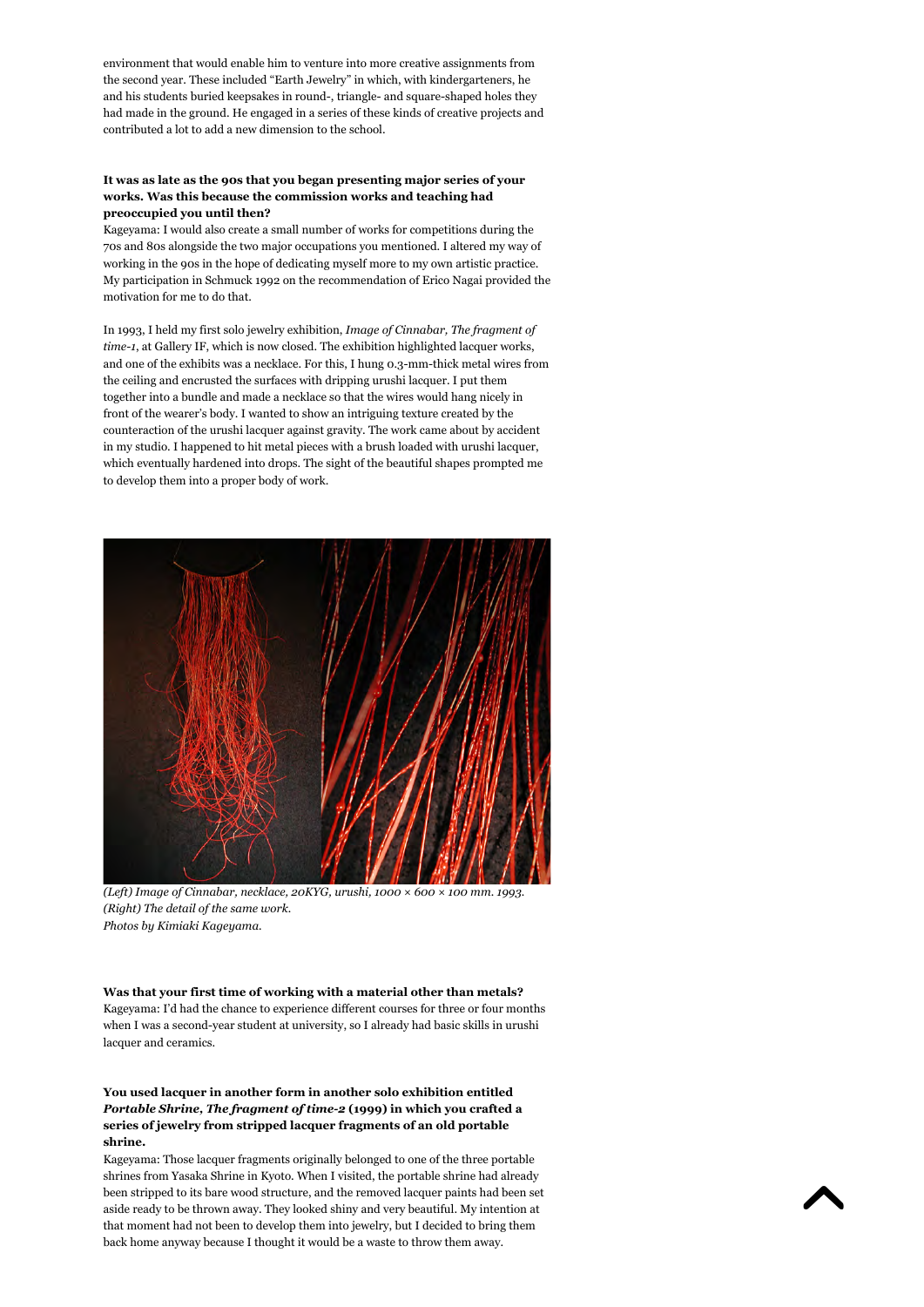During the making process, shaping the overall form was fun but treating the gaps was a process of trial and error before I settled on cinnabar pigment as the material, as used for Japanese-style painting. I explored further and mixed the cinnabar with the gold powder used in the maki-e technique, before finally arriving at the current treatment. This sort of experimental idea would perhaps only occur to more of a non-professional outsider like myself than it would to a maki-e expert. Having said that, I think the whole story can be boiled down to my haphazard interest in the experiment. Just like the stripped urushi fragments caught my eye by chance.



*KAMO RIVER, ring, 300 years old urushi, 20KYG, pigment of cinnabar, gold pigment, a big ruby crystal, epoxy resin, 23 × 23 × 35 mm, 2015-2016. Photo by Kimiaki Kageyama.*



*KAMO RIVER, ring, 300 years old urushi, 20KYG, pigment of cinnabar, fine gold pigment, epoxy resin, 35 × 40 × 30 mm, 2016. Photo by Kimiaki Kageyama.*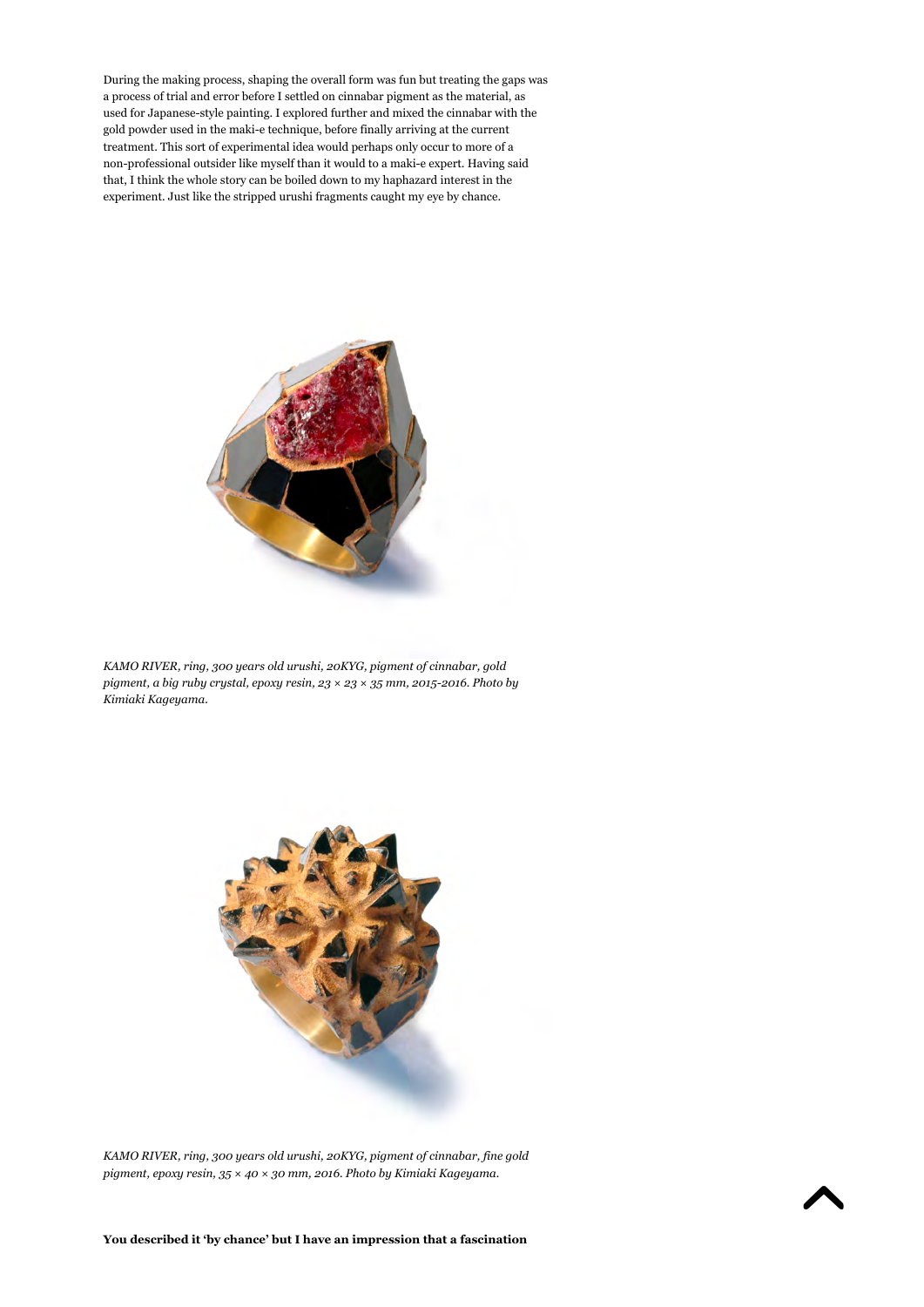**with objects weathered over a long period of time is inherent in your aesthetic.**

Kageyama: I think any Japanese person would have a fascination with something weathered.

#### **Do you think such a sensibility runs in younger generations too? Whether Japanese or not, bringing up a certain aesthetic and spirituality are more or less connected to what you see and experience in your everyday life, but I think younger people have less chances for that.**

Kageyama: Some of them develop a taste for it, but I understand it may be difficult to expect these types of sensibilities from the current generation. When I was teaching at the institute, I showed part of my collection to the young students in an attempt to nurture an aesthetic unique to Japan. In Japan, there is a great variety of objects displaying virtuosity, and it takes forever to show everything. For example, there are several variations within Koryo dynasty tea bowls from Korea, and even within one style of porcelain Imari ware. You need to be using these things in your everyday life, though, in order to fully appreciate them.

#### **Then, how did you become familiar with crafts and tradition?**

Kageyama: I naturally had chances to appreciate masterworks in person, including metal objects made by my professors. I have friends from university in both urushi lacquer and ceramic circles, so I have seen the development of their works since then. After all these years, many of them have gone on to produce excellent works.



*Withered leaves, brooch, iron, 18KYG, 150 × 60 × 20 mm, 2002. Photo by Kimiaki Kageyama.*

#### **Now I'd like to ask you about another ongoing series,** *Defoliation. The fragment of time-3" from 2003***. How did it start?**

Kageyama: About twenty years ago, I moved from Funabashi to Yamanashi, where I still live today. One cold morning, a few years after the move, my daughter and I were taking a walk along a street lined with mountain cherry blossoms. I came across a pile of frosted fallen leaves from last autumn around a tree. One leaf caught my eye for its extraordinary power, and I have kept it to this day. In hindsight, it had to do with a book I was reading at the time. The book, "The rain of lemon juice: the world environment and Japan's role," was about how acid rain can damage forests, so that's probably why the leaves captured my attention.

It was then that the idea struck me of making a metal leaf identical to the one I had just picked up. I gave myself up to the work and hammered an iron sheet day in, day out. Then, after two weeks, I finally had a completed single leaf. I must have been obsessed because I don't usually stick to one piece for so long. The completed leaf put me in awe, which must have been an aura coming from the high concentration and attention.

#### **Do you still have the first iron leaf?**

Kageyama: No, it was sold. I was able to speed up the pace from the second piece, so I made one after another. Therefore, the idea of keeping the first one didn't occur to me. Up to now, I've made about twenty mountain cherry blossom leaves in different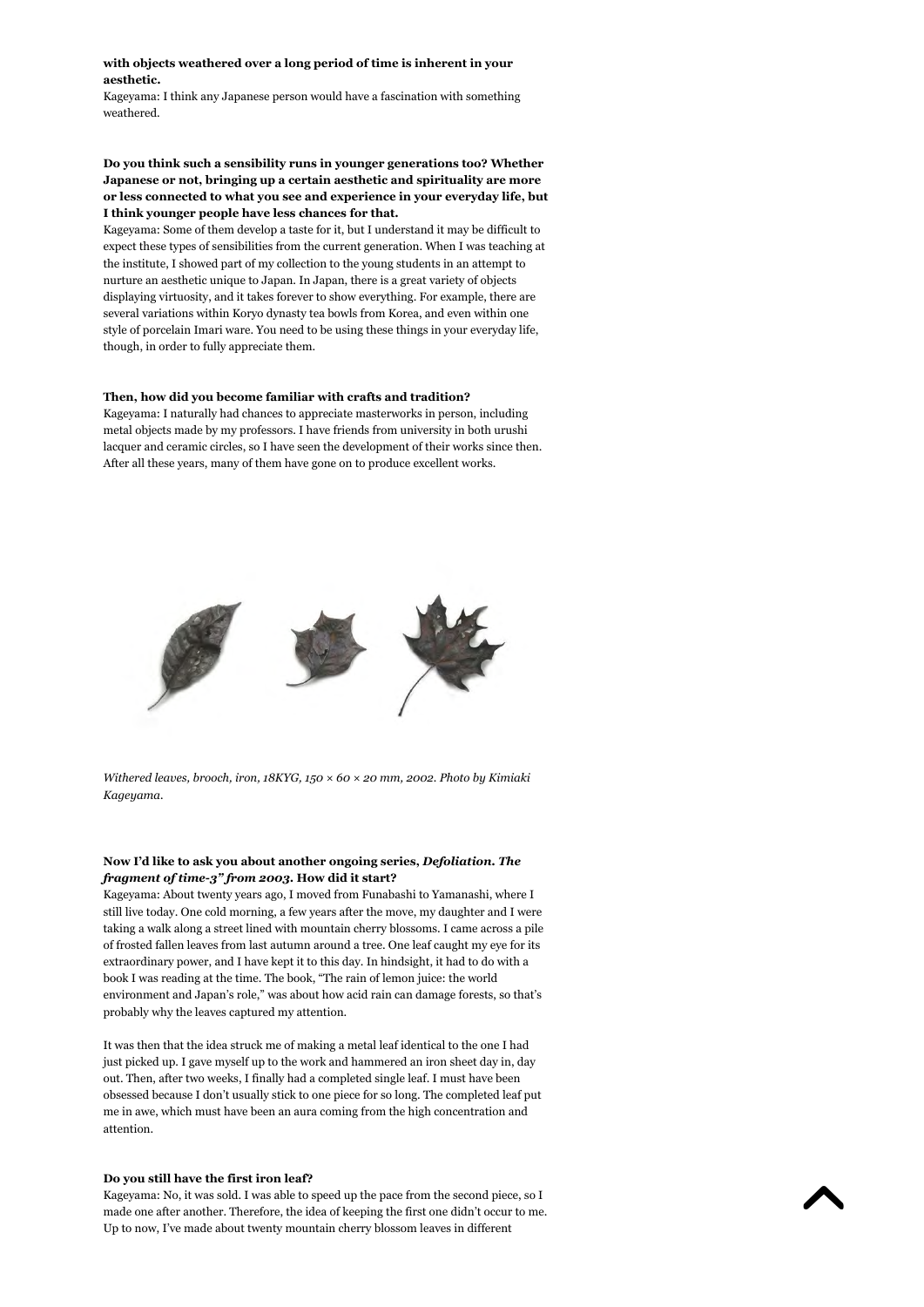positions. Whether it's a leaf, a Japanese plum, or a rose, I always keep a real plant by my side during the making process. Otherwise, the piece can end up looking somewhat fake.

#### **Is it about making a faithful reproduction?**

Kageyama: The act itself may involve reproducing something, but what I seek is different. If there is an object in front of you, you feel its indescribable presence or aura, don't you?

I remember a lecture on craft by Prof. Taiji Maeda that I heard around the age of nineteen. He said that a true masterpiece takes control of the air around it, and some control a small space, but others radiate something far-reaching. He was probably encouraging us to produce works that radiate a lot of that something.

Although it didn't sound right to me at first, I came to understand what he meant as I attended his class for an entire year. I also saw a lot of masterworks along the way. His remark prompted me to pay attention to the space controlled by a piece whenever I see any object or painting. I think it helped foster an eye for art, too.

#### **So do you think about something like an aura when you make works?**

Kageyama: I don't intend for my work to exude an aura while I'm making it. Looking back, however, I've always thought about what an aura from a complete piece would be like or how I should read the air around the working piece.

Maybe, in other words, shaping a form is not enough and it is extracting the inherent serenity, tranquility, or essence that matters more. The end result never outweighs the real flower, that's for sure. But expression through the form of the original is what art is supposed to be. In the past, Albrecht Dürer produced portraits and Michelangelo created sculptures, but every painter and sculptor have tried to achieve the same goal.

#### **In the case of jewelry, the aura of the piece becomes one with the wearer.**

Kageyama: Jewelry is three-dimensional and interacts with the complex shape of the human body, so you need to consider how the piece will blend with the wearer. I think this aspect makes jewelry interesting. Something that is missing when the jewelry is first placed could come forth the moment the piece is worn. For me, presupposed wearability makes jewelry making easier than object making.



*Summer at Lake Irako, pendant, ivory, egg tempera, gold pigments, gold leaf, 65 × 33 × 8 mm, 2004. Photo by Kimiaki Kageyama.*

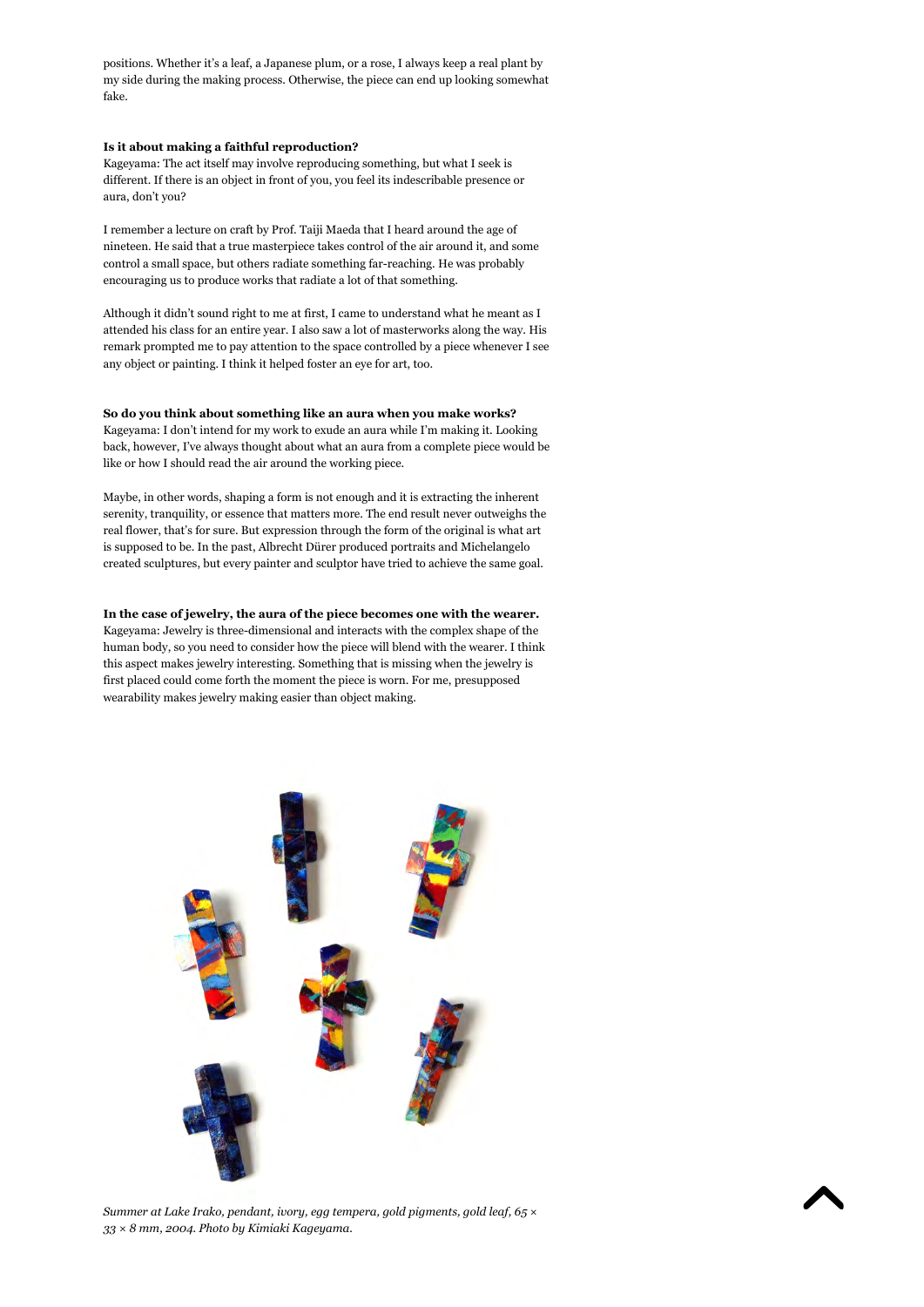#### **Some artists from other disciplines say jewelry making is difficult due to the restrictions imposed by wearability such as weight and form.**

Kageyama: Those aspects don't cause me stress at all. Let's take a brooch as an example. You might think that seeing it on a table doesn't differ much from seeing it on your chest, as both surfaces are flat – that's a big mistake. Even a single body part like the chest consists of even smaller and complicated spaces. And when people wear a brooch, they always find a place where the piece looks best, which is convincing enough for me to believe the human body is the best stage for a brooch.

Look at earrings. Their three-dimensionality becomes most striking when worn. The same goes for a ring. If you look at it as a three-dimensional object, you will notice how nicely it fits into a very beautiful space on your hand. Thinking about how well structured the human body is for jewelry makes it easier to proceed if I can think of the final piece being worn on a specific person's body.

#### **Do you have a specific wearer in your mind when you make every single piece?**

Kageyama: Not always, but I do often imagine someone who is close to me as the wearer. For the first iron leaf from the *Defloliatin* series, I envisioned my daughter wearing a completed piece while I was working. This may be because I was with her when I found the particular leaf. One of the urushi lacquer rings came about following a similar episode. My granddaughter, Nana, stopped by my studio and said, "Make me jewelry." So we started to play, putting various stones on her fingers. Then, I crafted one of these into a ring on a lark.

#### **Lastly, can you talk about what's coming in the near future?**

Kageyama: I plan to participate in a group exhibition in Europe in May 2017 and will hold a solo exhibition in Taiwan in March 2018.